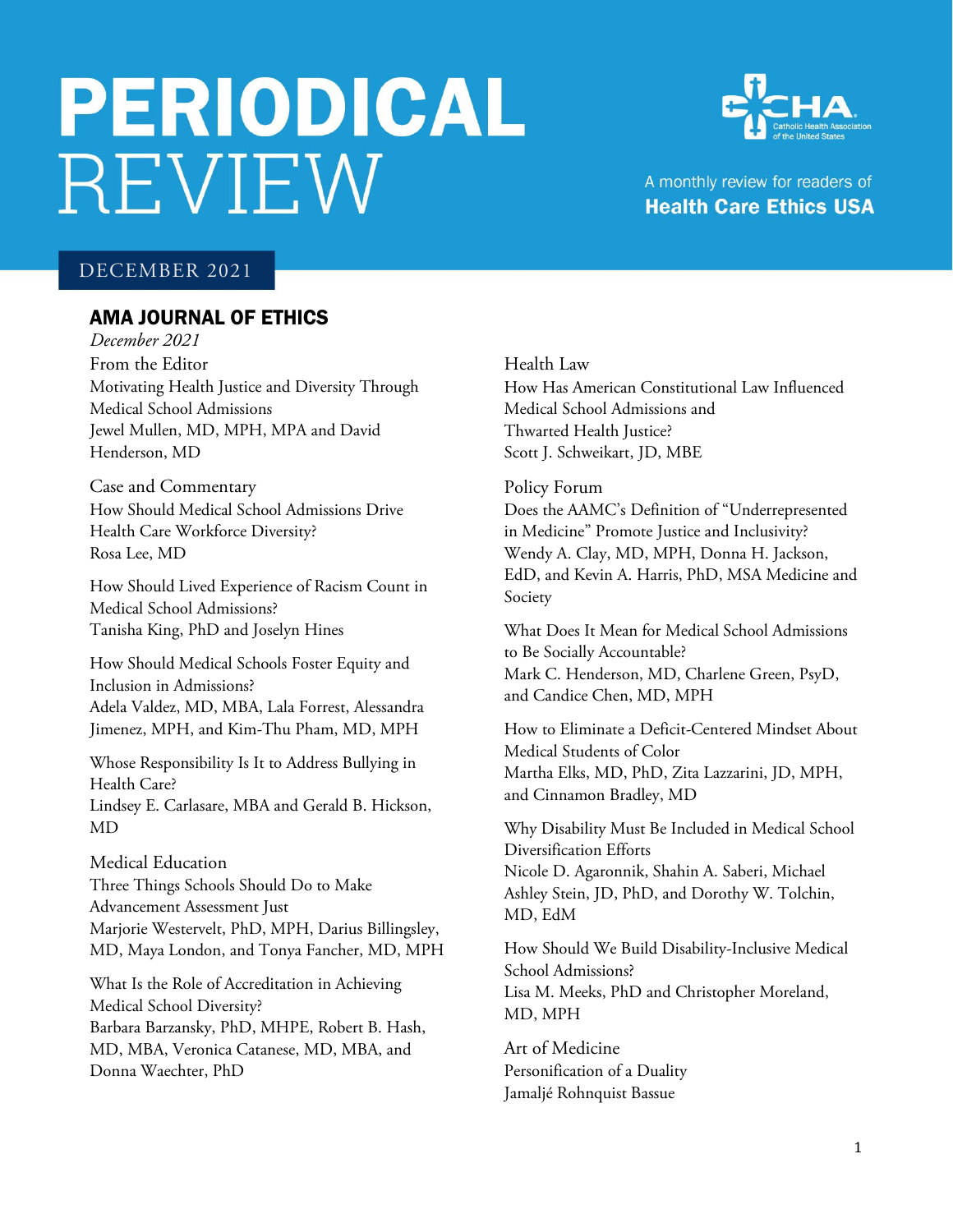History of Medicine Living Histories of Structural Racism and Organized Medicine Robert Baker, PhD and Matthew K. Wynia, MD, MPH

# AMERICAN JOURNAL OF BIOETHICS

# *December 2021*

Guest Editorial From "Ought" to "Is": Surfacing Values in Patient and Family Advocacy in Rare Diseases Meghan C. Halley

# Target Article

Helpful Lessons and Cautionary Tales: How Should COVID-19 Drug Development and Access Inform Approaches to Non-Pandemic Diseases? Holly Fernandez Lynch, Arthur Caplan, Patricia Furlong & Alison Bateman-House

Open Peer Commentaries Please, Don't Fly Me to the Moon Jason Karlawish

Why Exceptional Public Investment in the Development of Vaccines Is Justified for COVID-19, But Not for Other Unmet Medical Needs Eline M. Bunnik & Jilles Smids

Avoiding Exceptionalism and Silver Bullets: Lessons from Public Health Ethics and Alzheimer's Disease Ignacio Mastroleo & Timothy Daly

Decisions on Innovation or Research for Devastating Disease

M. H. Andreae, L. D. Shah, V. Shepherd, M. Sheehan, H. S. Sacks & R. Rhodes

Physician Responsibility to Discuss Palliative Unproven Therapies With Out-of-Option Patients Omar Kawam, Jon C. Tilburt & Zubin Master

"If It's Ethical During a Pandemic…": Lessons from COVID-19 for Post-Pandemic Biobanking Kyle B. Brothers, Aaron J. Goldenberg & R. Jean Cadigan

Another Cautionary Lesson from COVID Research Christine Grady

## Podcast

Myths of "Merit-Based" Admissions: An Interview with Drs Jewel Mullen and David Henderson

Utilitarian Lessons from the COVID-19 Pandemic for Non-Pandemic Diseases Heather Browning & Walter Veit

What Can We Learn from COVID-19 Drug Development and Access for Non-Pandemic Diseases? A Chinese Perspective Hui Zhang, Zhiping Guo, Lijun Shen, Yongguang Yang, Zhenxiang Zhang & Yuming Wang

## Target Article

Toward a Framework for Assessing Privacy Risks in Multi-Omic Research and Databases Charles Dupras & Eline M. Bunnik

Open Peer Commentaries Exceptionalism, Information Categories and the Relevance of Gender Ruth Chadwick

Whose Data, Whose Risk? Omics Privacy Concerns Should be Defined by Individuals, not Researchers Sabrina F. Derrington, Matthew A. Deardorff, Alexander R. Judkins & Xiaowu Gai

Data Properties or Analytical Methodologies: Too Much Attention to the Former Ignores Concerns About the Latter Mathias Brochhausen & D. Micah Hester

Scrutinizing Privacy in Multi-Omics Research: How to Provide Ethical Grounding for the Identification of Privacy-Relevant Data Properties C. W. Safarlou, A. L. Bredenoord, R. Vermeulen & K. R. Jongsma

Ownership of Genetic Data: Between Universalism and Contextualism? Henri-Corto Stoeklé & Christian Hervé

Whose Data Are They Anyway? Identification of Relatives and Genetic Exceptionalism Robert I. Field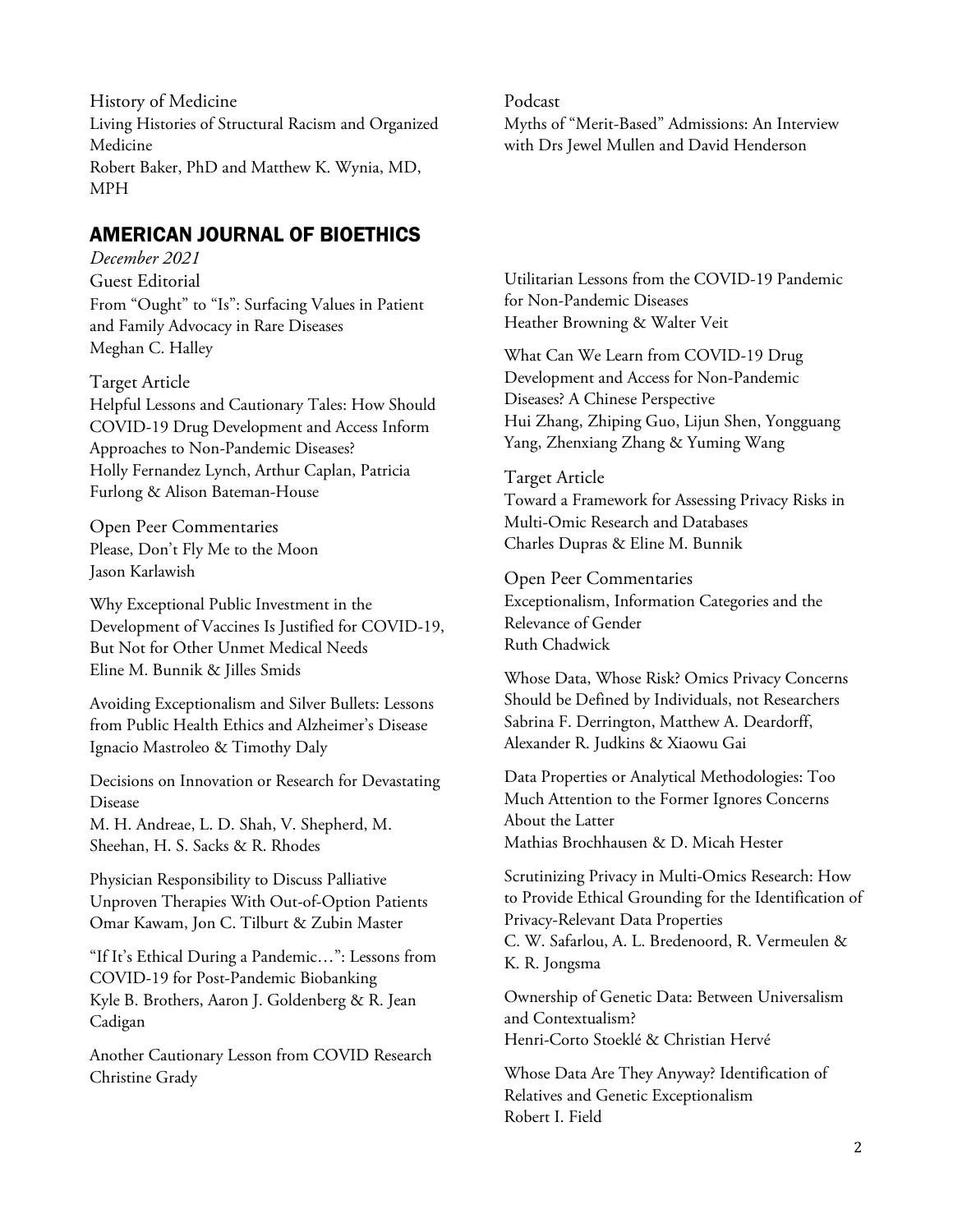Is Dupras and Bunnik's Framework for Assessing Privacy Risks in Multi-Omic Research and Databases Still Too Exceptionalist? Karla Alex & Eva C. Winkler

# ETHICS & MEDICS

*November 2021* Child Euthanasia and the Church Thomas Pirog

# HEALTH AFFAIRS

*December 2021* From the Editor-in-Chief Hospitals, Workforce, Equity, And More Alan R. Weil

Leading to Health Getting To the Heart of America's Maternal Mortality Crisis Michele Cohen Marill

## Datawatch

Hospital Lawsuits Over Unpaid Bills Increased By 37 Percent in Wisconsin From 2001 To 2018 Zack Cooper, James Han, and Neale Mahoney

## Research Article

States' Merger Review Authority Is Associated with States Challenging Hospital Mergers, But Prices Continue to Increase Brent D. Fulton, Jaime S. King, Daniel R. Arnold, Alexandra D. Montague, Samuel M. Chang, Thomas L. Greaney, and Richard M. Scheffler

Medicaid Expansion Alone Not Associated with Improved Finances, Staffing, Or Quality at Critical Access Hospitals

Paula Chatterjee, Rachel M. Werner, and Karen E. Joynt Maddox

Female Physicians Earn an Estimated \$2 Million Less Than Male Physicians Over a Simulated 40-Year Career

Christopher M. Whaley, Tina Koo, Vineet M. Arora, Ishani Ganguli, Nate Gross, and Anupam B. Jena

Correspondence Dementia, Frailty and Triage in a Pandemic Dominic J. C. Wilkinson

Pandemic Visitation Restrictions at the End of Life Molly Antone

Physician Compensation in Physician-Owned and Hospital-Owned Practices Christopher M. Whaley, Daniel R. Arnold, Nate Gross, and Anupam B. Jena

Trends In Home Care Versus Nursing Home Workforce Sizes: Are States Converging or Diverging Over Time? Esther M. Friedman, Madhumita Ghosh-Dastidar, Teague Ruder, Daniel Siconolfi, and Regina A. Shih

Sociodemographic Disparities in Access to COVID-19 Vaccines Upon Initial Rollout in Florida Jennifer Attonito, Whitney Van Arsdale, Keren Fishman, Maral Darya, Mario Jacomino, and George Luck

Respecting Autonomy and Enabling Diversity: The Effect of Eligibility and Enrollment on Research Data Demographics

Kayte Spector-Bagdady, Shengpu Tang, Sarah Jabbour, W. Nicholson Price, Ana Bracic, Melissa S. Creary, Sachin Kheterpal, Chad M. Brummett, and Jenna Wiens

Despite National Declines in Kidney Failure Incidence, Disparities Widened Between Low- And High-Poverty US Counties Kevin H. Nguyen, Rebecca Thorsness, Shailender Swaminathan, Rajnish Mehrotra, Rachel E. Patzer, Yoojin Lee, Daeho Kim, Maricruz Rivera-Hernandez, and Amal N. Trivedi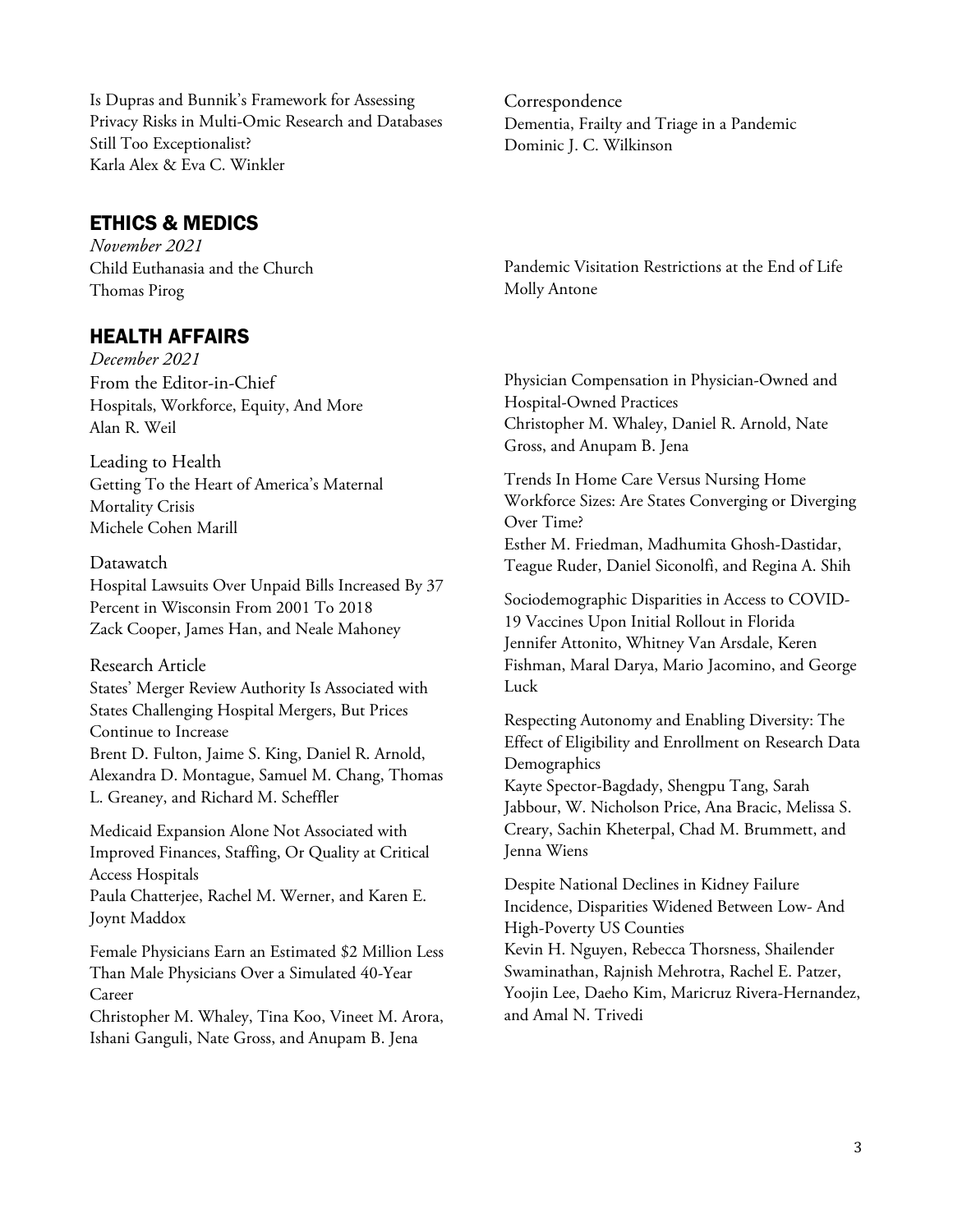Coding-Driven Changes in Measured Risk in Accountable Care Organizations Michael E. Chernew, Jessica Carichner, Jeron Impreso, J. Michael McWilliams, Thomas G. McGuire, Sartaj Alam, Bruce E. Landon, and Mary Beth Landrum

The Medicare Advantage Quality Bonus Program Has Not Improved Plan Quality Adam A. Markovitz, John Z. Ayanian, Devraj Sukul, and Andrew M. Ryan

New Medicare Technology Add-On Payment Could Be Used as a Market Support Mechanism to Accelerate Antibiotic Innovation Neil Gandhi and Kevin A. Schulman

Raising Medicaid Rebates for Drugs with Accelerated Approval Benjamin N. Rome and Aaron S. Kesselheim

Increasing Medicaid's Stagnant Asset Test for People Eligible for Medicare and Medicaid Will Help Vulnerable Seniors Noelle Cornelio, Melissa Powell McInerney, Jennifer M. Mellor, Eric T. Roberts, and Lindsay M. Sabik

# JOURNAL OF MEDICAL ETHICS

*December 2021* The Concise Argument Consenting to consent Zoë Fritz

Clinical Ethics

Disclosure of non-recent (historic) childhood sexual abuse: What should researchers do? Sergio A. Silverio, Susan Bewley, Elsa Montgomery, Chelsey Roberts, Yana Richens, Fay Maxted, Jane Sandall, Jonathan Montgomery

## Current Controversy

Compensation and hazard pay for key workers during an epidemic: an argument from analogy Doug McConnell, Dominic Wilkinson Shadow of HIV exceptionalism 40 years later Michela Blain, Stephaun E Wallace, Courtney Tuegel

Problems With 'Serious Mental Illness' as A Policy **Construct** Jeffrey A. Buck

Health Benefits In 2021: Employer Programs Evolving in Response to the COVID-19 Pandemic Gary Claxton, Matthew Rae, Anthony Damico, Gregory Young, Nisha Kurani, and Heidi Whitmore

Narrative Matters To Uncover My Mother's Genetic Disorder, I Had to Lead the Way Shivani Nazareth

Grantwatch Oral Health Care: What Are Funders Supporting?

Book Review Drugs and Value Rick Mathis

**Letters** US Sick Leave in Global Context

From the Publisher We Don't Have to Accept Our 'New Normal' Rabih Torbay

Feature Article and Controversies Commercial DNA tests and police investigations: a broad bioethical perspective Nina F de Groot, Britta C van Beers, Gerben Meynen

Investigative genetic genealogy: can collective privacy and solidarity help? Gabrielle Samuel

Original Research Audio and panoramic video recording in the operating room: legal and ethical perspectives Mauricio Gabrielli, Luca Valera, Marcelo Barrientos

Are my religious beliefs anyone's business? A framework for declarations in health and biomedicine Narcyz Ghinea, Miriam Wiersma, Ian Kerridge, Wendy Lipworth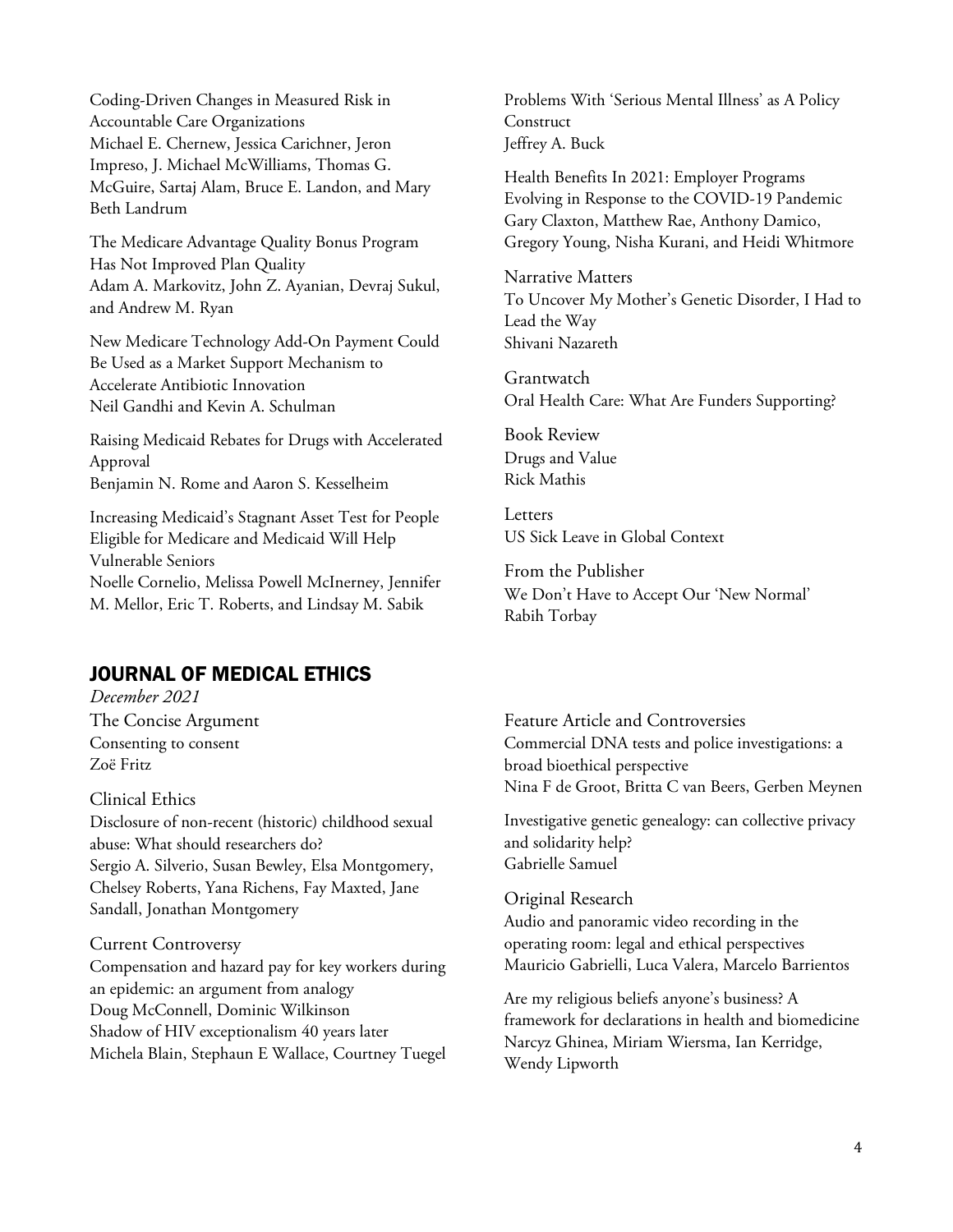Ethics and ego dissolution: the case of psilocybin William R Smith, Dominic Sisti

Suffering and the moral orientation of presence: lessons from Nazi medicine for the contemporary medical trainee Benjamin Wade Frush, Jay R Malone

Extended Essay Reviewing the womb Elizabeth Chloe Romanis, Dunja Begović, Margot R Brazier, Alexandra Katherine Mullock

Student Essay At the limits of patient autonomy: an ethical reevaluation of coroner's postmortems Tomasz Szeligowski

# Brief Report Allocating scarce life-saving resources: the proper role of age Govind Persad, Steven Joffe

Responses Strengthened impairment argument: restating Marquis? Alex Gillham

Strengthened impairment argument does not restate Marquis Bruce Philip Blackshaw

# JOURNAL OF THE AMERICAN MEDICAL ASSOCIATION

*December 7, 2021*  Original Investigation Effect of a Diagnostic Strategy Using an Elevated and Age-Adjusted D-Dimer Threshold on Thromboembolic Events in Emergency Department Patients with Suspected Pulmonary Embolism: A Randomized Clinical Trial Yonathan Freund, MD, PhD; Anthony Chauvin, MD, PhD; Sonia Jimenez, MD; et al.

Effects of Mediterranean Diet or Mindfulness-Based Stress Reduction on Prevention of Small-for-Gestational Age Birth Weights in Newborns Born to At-Risk Pregnant Individuals: The IMPACT BCN Randomized Clinical Trial Francesca Crovetto, MD, PhD; Fàtima Crispi, MD, PhD; Rosa Casas, PhD; et al.

Effect of High-Flow Oxygen Therapy vs Conventional Oxygen Therapy on Invasive Mechanical Ventilation and Clinical Recovery in Patients with Severe COVID-19: A Randomized Clinical Trial Gustavo A. Ospina-Tascón, MD, PhD; Luis Eduardo Calderón-Tapia, MD; Alberto F. García, MD, MSc; et al.

Research Letter

Racial and Ethnic Representation in US Clinical Trials of New Drugs and Biologics, 2015-2019 Milena Lolic, MD, MS; Richardae Araojo, PharmD, MS; Melvyn Okeke, MPH; et al.

Antibody Titers Before and After a Third Dose of the SARS-CoV-2 BNT162b2 Vaccine in Adults Aged ≥60 Years

Noa Eliakim-Raz, MD; Yaara Leibovici-Weisman, MD; Amos Stemmer, MD; et al.

US Preventive Services Task Force Screening and Interventions to Prevent Dental Caries in Children Younger Than 5 Years: US Preventive Services Task Force Recommendation Statement US Preventive Services Task Force

Screening and Interventions to Prevent Dental Caries in Children Younger Than 5 Years: Updated Evidence Report and Systematic Review for the US Preventive Services Task Force Roger Chou, MD; Miranda Pappas, MA; Tracy Dana, MLS; et al.

Viewpoint Diagnostic Excellence Through the Lens of Patient-Centeredness Donald M. Berwick, MD, MPP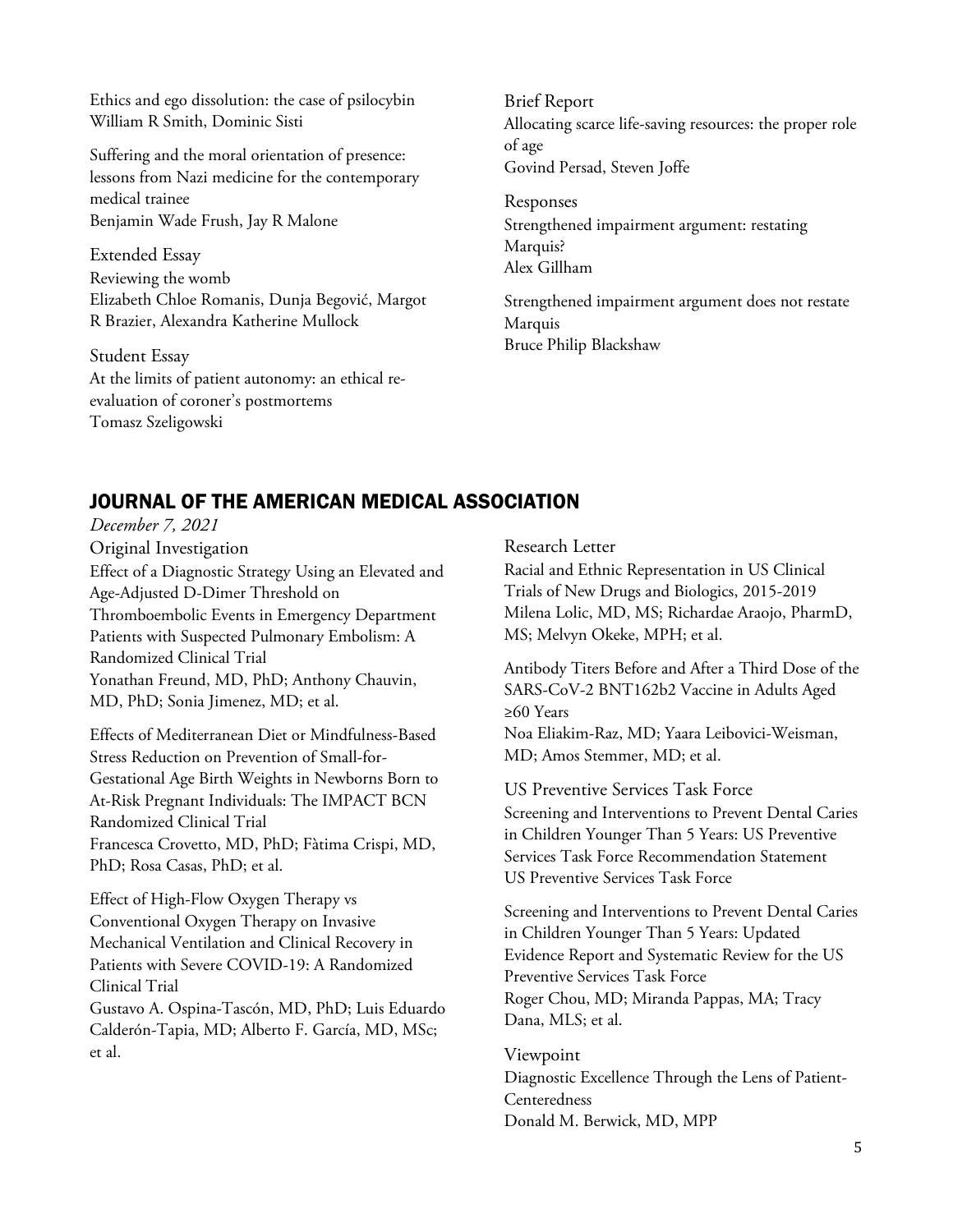How to Measure Progress in Addressing Physician Well-being: Beyond Burnout Lisa S. Rotenstein, MD, MBA; Christine Sinsky, MD; Christine K. Cassel, MD

Strengthening the FDA's Enforcement of ClinicalTrials.gov Reporting Requirements Reshma Ramachandran, MD, MPP; Christopher J. Morten, JD, PhD; Joseph S. Ross, MD, MHS

A Piece of My Mind Three Stories About the Value of Advance Care Planning J. Randall Curtis, MD, MPH

Editorial Diagnostic Strategies for Suspected Pulmonary Embolism Marcel Levi, MD, PhD; Nick van Es, MD, PhD

Mindfulness-Based Stress Reduction, Mediterranean Diet, and Fetal Growth Margaret Bublitz, PhD; Methodius G. Tuuli, MD, MPH, MBA

Promotion of Oral Health and Prevention of Dental Caries Among Children in Primary Care Melinda B. Clark, MD; Patricia A. Braun, MD, MPH

JAMA Clinical Guidelines Synopsis Cervical Cancer Screening Guideline for Individuals at Average Risk Julie Chor, MD, MPH; Andrew M. Davis, MD, MPH; Jennifer M. Rusiecki, MD

JAMA Clinical Challenge Pharyngitis and Tonsillar Exudates in an 18-Year-Old Woman Kristin Walter, MD, MS

Medical News & Perspectives Thousands of US Youths Cope with the Trauma of Losing Parents to COVID-19 Anita Slomski

News from the JAMA Network Preterm Delivery Is a Long-term Hypertension Risk Factor Methylphenidate Treats Apathy in Alzheimer Disease Preemptive Treatment Reduced Autism Symptom Severity Statin Use Is Associated with Diabetes Progression

News from the Food and Drug Administration Public-Private Partnership Sets Its Sights on New Gene Therapies Asbestos Wasn't Found in Cosmetics Containing Talc US, Canada, and UK Collaborate on New Guidance for Machine Learning

Poetry and Medicine A Short Flight in a Small Room Michele Bombardier, SLPO, MA-CCC, MFA

JAMA Patient Page Screening and Interventions to Prevent Dental Caries in Young Children Jill Jin, MD, MPH

Comment & Response Preconception Care to Optimize Pregnancy Outcomes Clinical Update on Novel Lipid-Lowering Therapies to Reduce Cardiovascular Risk A Review of Chronic Pelvic Pain in Women

Correction Misspelled Surname

*December 14, 2021*  Original Investigation Effect of Intravenous or Intraosseous Calcium vs Saline on Return of Spontaneous Circulation in Adults with Out-of-Hospital Cardiac Arrest: A Randomized Clinical Trial Mikael Fink Vallentin, MD; Asger Granfeldt, MD, PhD, DMSc; Carsten Meilandt, BSc; et al.

Heterogeneity of Treatment Effects in an Analysis of Pooled Individual Patient Data from Randomized Trials of Device Closure of Patent Foramen Ovale After Stroke

David M. Kent, MD, MS; Jeffrey L. Saver, MD; Scott E. Kasner, MD; et al.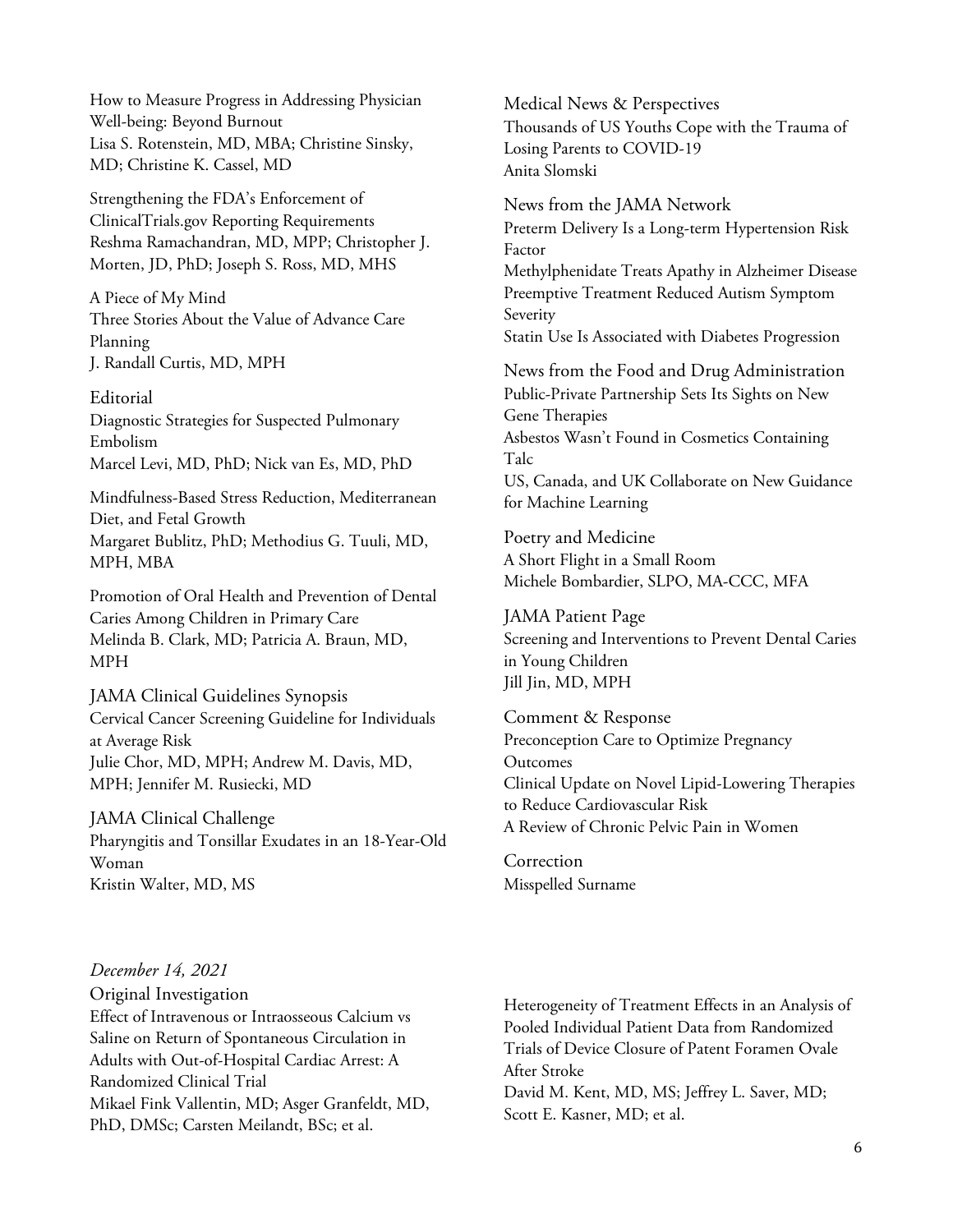Association Between Preserved Ratio Impaired Spirometry and Clinical Outcomes in US Adults Emily S. Wan, MD, MPH; Pallavi Balte, MBBS, PhD; Joseph E. Schwartz, PhD; et al.

#### Research Letter

Association of Social Risk Factors with Home Dialysis and Kidney Transplant Rates in Dialysis Facilities Rebecca Thorsness, PhD; Virginia Wang, PhD; Rachel E. Patzer, PhD, MPH; et al.

Frequency and Duration of Boarding for Pediatric Mental Health Conditions at Acute Care Hospitals in the US

JoAnna K. Leyenaar, MD, PhD, MPH; Seneca D. Freyleue, MS; Amy Bordogna, MPH; et al.

#### Viewpoint

Pediatric COVID-19 Vaccines: What Parents, Practitioners, and Policy Makers Need to Know William J. Moss, MD, MPH; Lawrence O. Gostin, JD; Jennifer B. Nuzzo, DrPH, SM

Incentivizing a New Culture of Data Stewardship: The NIH Policy for Data Management and Sharing Lyric A. Jorgenson, PhD; Carrie D. Wolinetz, PhD; Francis S. Collins, MD, PhD

Contextualizing Risk Among Patients with Heart Failure Stephen J. Greene, MD; Javed Butler, MD, MPH, MBA; Gregg C. Fonarow, MD

A Piece of My Mind The Hardest Thing Vidya Bhavani Viswanathan, MD

#### Editorial

Patent Foramen Ovale Closure—Harnessing Clinical Trial Evidence to Inform Individualized Treatment Decisions

Robert W. Yeh, MD, MSc; Doreen DeFaria Yeh, MD

Review Diagnosis and Management of Acute Appendicitis in Adults: A Review

JAMA Guide to Statistics and Methods Heterogeneity of Treatment Effect: Estimating How the Effects of Interventions Vary Across Individuals Derek C. Angus, MD, MPH; Chung-Chou H. Chang, PhD

JAMA Clinical Challenge

Erythematous Papules and Hemorrhagic Vesicles in a Woman with Arthralgias and Eye Pain Lindsey West, MD; Sung Kyung Cho, BA; Cristina Thomas, MD

Medical News & Perspectives COVID-19 Vaccine Makers Plan for Annual Boosters, but It's Not Clear They'll Be Needed Rita Rubin

News from the Centers for Disease Control and Prevention

Cancer Care Creates Substantial Costs of US Patients Delta Variant Wasn't Linked with More Severe Disease

Biotech Innovations

Data Emerge from the UK's COVID-19 Vaccine Extended Dosing Interval COVID-19 Vaccine Combination Was Superior in Real-world Study Immunocompromised Patients with COVID-19 Receive Interferon Gamma

The Arts and Medicine The Legacy of James McCune Smith, MD – The First US Black Physician Neil Krishan Aggarwal, MD, MBA

Poetry and Medicine In a Dark Wood Michael Wynn, DO

JAMA Revisited Myth and Mumpsimus in Medicine

JAMA Patient Page Acute Appendicitis Kristin Walter, MD, MS

Comment & Response Sedation and Ventilator Liberation Protocol vs Usual Care and Duration of Invasive Ventilation in Pediatric Intensive Care Units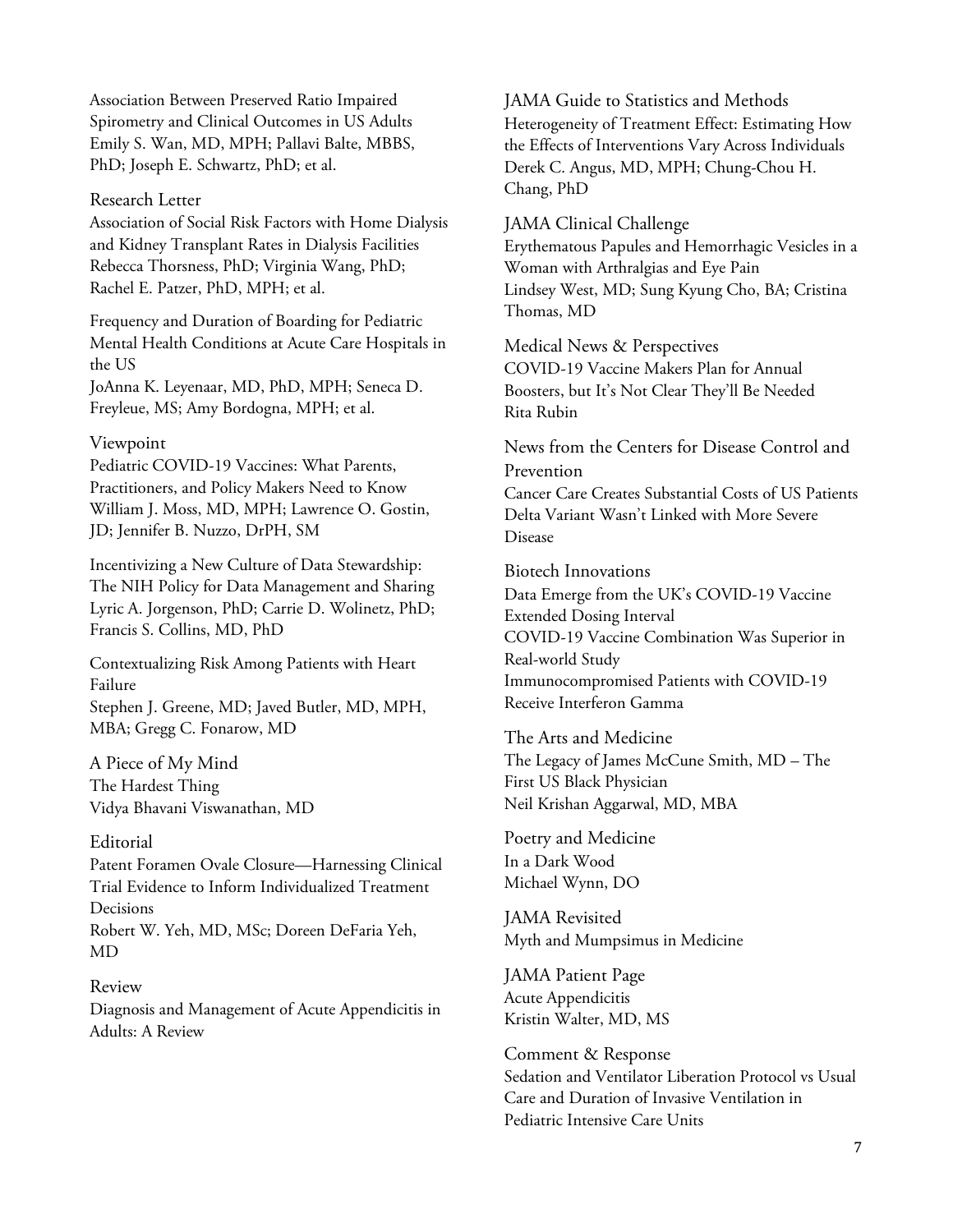Active vs Expectant Management of Persisting Pregnancy of Unknown Location Nicotine Pouch Unit Sales in the US From 2016 to 2020 Slower vs Faster Intravenous Fluid Bolus Rates and Mortality in Critically Ill Patients

## *December 21, 2021*

#### Original Investigation

Effect of Therapeutic Drug Monitoring vs Standard Therapy During Maintenance Infliximab Therapy on Disease Control in Patients with Immune-Mediated Inflammatory Diseases: A Randomized Clinical Trial Silje Watterdal Syversen, MD, PhD; Kristin Kaasen Jørgensen, MD, PhD; Guro Løvik Goll, MD, PhD; et al.

Effect of Long-term Supplementation with Marine Omega-3 Fatty Acids vs Placebo on Risk of Depression or Clinically Relevant Depressive Symptoms and on Change in Mood Scores: A Randomized Clinical Trial Olivia I. Okereke, MD, SM; Chirag M. Vyas, MBBS, MPH; David Mischoulon, MD, PhD; et al.

Association of Rivaroxaban vs Apixaban with Major Ischemic or Hemorrhagic Events in Patients with Atrial Fibrillation Wayne A. Ray, PhD; Cecilia P. Chung, MD, MPH; C. Michael Stein, MB, ChB; et al.

Research Letter NIH Diversity Supplement Awards by Year and Administering Institute Katherine A. Hill, BA, BS; Mayur M. Desai, PhD, MPH; Sarwat I. Chaudhry, MD; et al.

Cigar Sales in Convenience Stores in the US, 2009- 2020

Cristine D. Delnevo, PhD, MPH; Erin Miller Lo, MPH; Daniel P. Giovenco, PhD, MPH; et al.

US Preventive Services Task Force Actions to Transform US Preventive Services Task Force Methods to Mitigate Systemic Racism in Clinical Preventive Services US Preventive Services Task Force

Correction Erroneous Terminology in Review Incorrect Wording in 2 Places

Addressing Racism in Preventive Services: Methods Report to Support the US Preventive Services Task Force Jennifer S. Lin, MD; Lynn Hoffman, MPH; Sarah I. Bean, MPH; et al.

Viewpoint

Heterogeneous State Cannabis Policies: Potential Implications for Patients and Health Care Professionals Michael A. Incze, MD, MSEd; A. Taylor Kelley, MD, MPH, MSc; Phillip M. Singer, PhD, MHSA

The Growing Phenomenon of "Virtual-First" Primary Care David C. Whitehead, MD; Ateev Mehrotra, MD

The 2021 Medicare Advantage Hospice Carve-In Claire K. Ankuda, MD, MPH; R. Sean Morrison, MD; Melissa D. Aldridge, PhD

A Piece of My Mind Practicing With Memories Robert E. Johnstone, MD

## Editorial

Therapeutic Drug Monitoring for Immune-Mediated Inflammatory Diseases Zachary S. Wallace, MD, MSc; Jeffrey A. Sparks, MD, MMSc

Informing the Choice of Direct Oral Anticoagulant Therapy in Patients with Atrial Fibrillation Enrico G. Ferro, MD; Dhruv S. Kazi, MD, MSc, MS; Peter J. Zimetbaum, MD

JAMA Insights Assessment of the Safety of Common Medications Used During Pregnancy Carolynn Dude, MD, PhD; Denise J. Jamieson, MD, MPH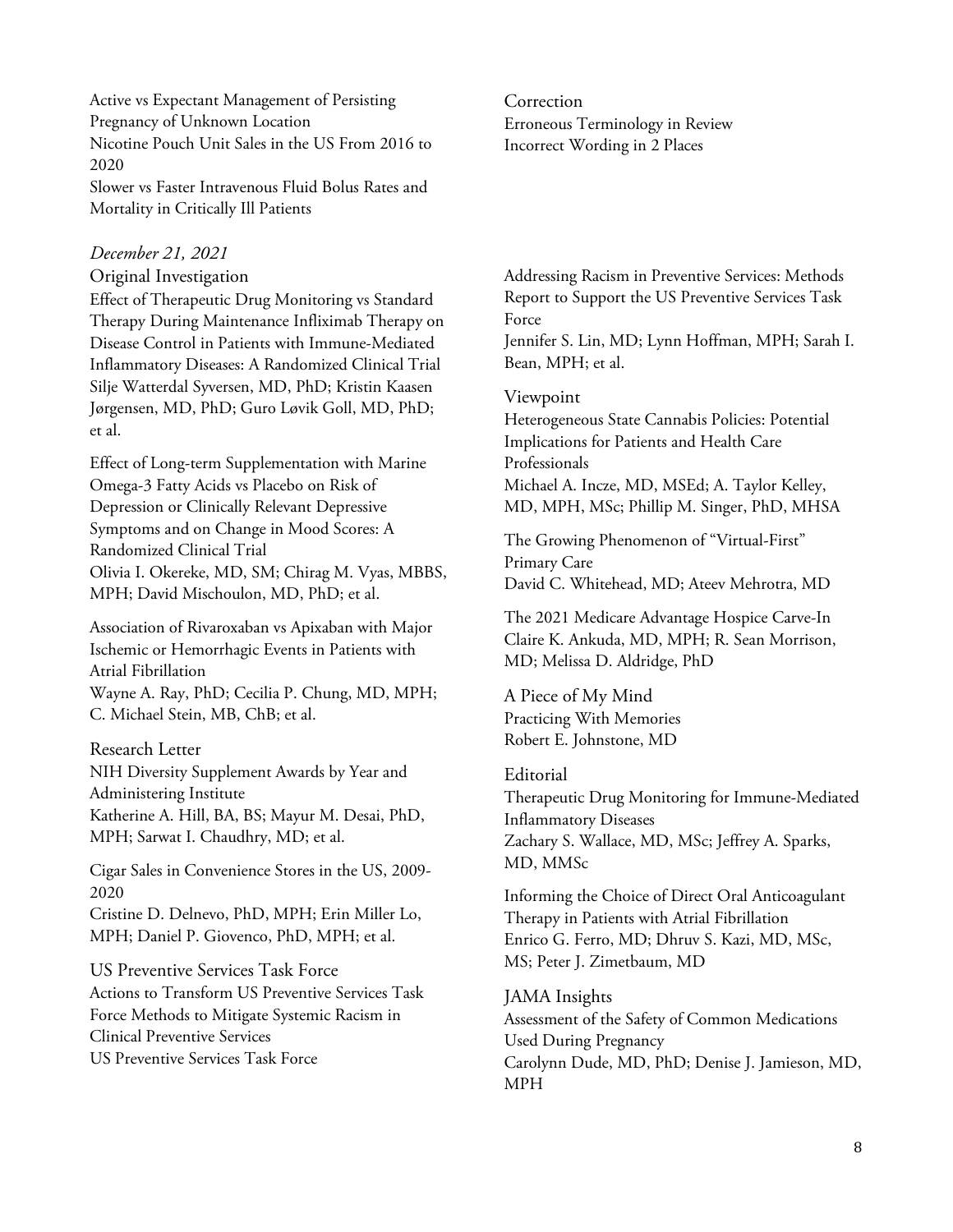JAMA Diagnostic Test Interpretation Serologic Testing for Hepatitis B Maroun M. Sfeir, MD, MPH, MS; Mary Snayd, MD

Medical News & Perspectives After 12 Years, NIH Director Francis S. Collins Seeks His Next Chapter Jennifer Abbasi

News From the Food and Drug Administration Virtual Reality Device Is Authorized to Relieve Back Pain Supporting the Use of At-Home COVID-19 Testing New Treatment for Rare Blood Disorder

## Global Health

New Pledges to Create More Climate-Resistant Health Systems Vaccination Doesn't Eliminate Delta Variant Household Transmission Guinea Worm Disease Eradication Is Within Reach

## *December 28, 2021*

Original Investigation

Effect of Minimally Invasive Surfactant Therapy vs Sham Treatment on Death or Bronchopulmonary Dysplasia in Preterm Infants with Respiratory Distress Syndrome: The OPTIMIST-A Randomized Clinical Trial Peter A. Dargaville, MD; C. Omar F. Kamlin,

DMedSci; Francesca Orsini, MSc; et al. Effect of Use of a Bougie vs Endotracheal Tube with

Stylet on Successful Intubation on the First Attempt Among Critically Ill Patients Undergoing Tracheal Intubation: A Randomized Clinical Trial Brian E. Driver, MD; Matthew W. Semler, MD; Wesley H. Self, MD; et al.

Prevalence and Treatment of Diabetes in China, 2013-2018 Limin Wang, MPH; Wen Peng, MD, MPH; Zhenping Zhao, MPH; et al.

Research Letter Durability of Antibody Levels After Vaccination With mRNA SARS-CoV-2 Vaccine in Individuals with or Without Prior Infection Diana Zhong, MD; Shaoming Xiao, MSPH; Amanda K. Debes, PhD, MS; et al.

Poetry and Medicine Gerdy's Tubercle Susan F. Glassmeyer, BS

JAMA Revisted Shall the Calories Be Forgotten?

JAMA Patient Page What is Insomnia? Andrew D. Krystal, MD, MS; Liza H. Ashbrook, MD; Aric A. Prather, PhD

Comment & Response Healing and Health Equity for Asian American, Native Hawaiian, and Pacific Islander Populations Legalization of Psychedelic Substances A Review of Pancreatic Cancer

Correction Incorrect Recommendation Wording in Figure

Self-reported Behaviors Regarding Medications to Save Money Among Sexual Minority Adults in the US, 2015-2018 Rishub K. Das, BA; Gilbert Gonzales, PhD, MHA

Place of Birth of Extremely Preterm Infants in Sweden Mikael Norman, MD, PhD; Christian Gadsbøll, MD; Lars J. Björklund, MD, PhD; et al.

#### Viewpoint

Next-Generation Artificial Intelligence for Diagnosis: From Predicting Diagnostic Labels to "Wayfinding" Julia Adler-Milstein, PhD; Jonathan H. Chen, MD, PhD; Gurpreet Dhaliwal, MD

Product Approval and Public Health at the US Food and Drug Administration Peter Lurie, MD, MPH; Joshua M. Sharfstein, MD

Criterion-Based Measurements of Patient Experience in Health Care: Eliminating Winners and Losers to Create a New Moral Ethos Thom Mayer, MD; Arjun Venkatesh, MD, MBA, MHA; Donald M. Berwick, MD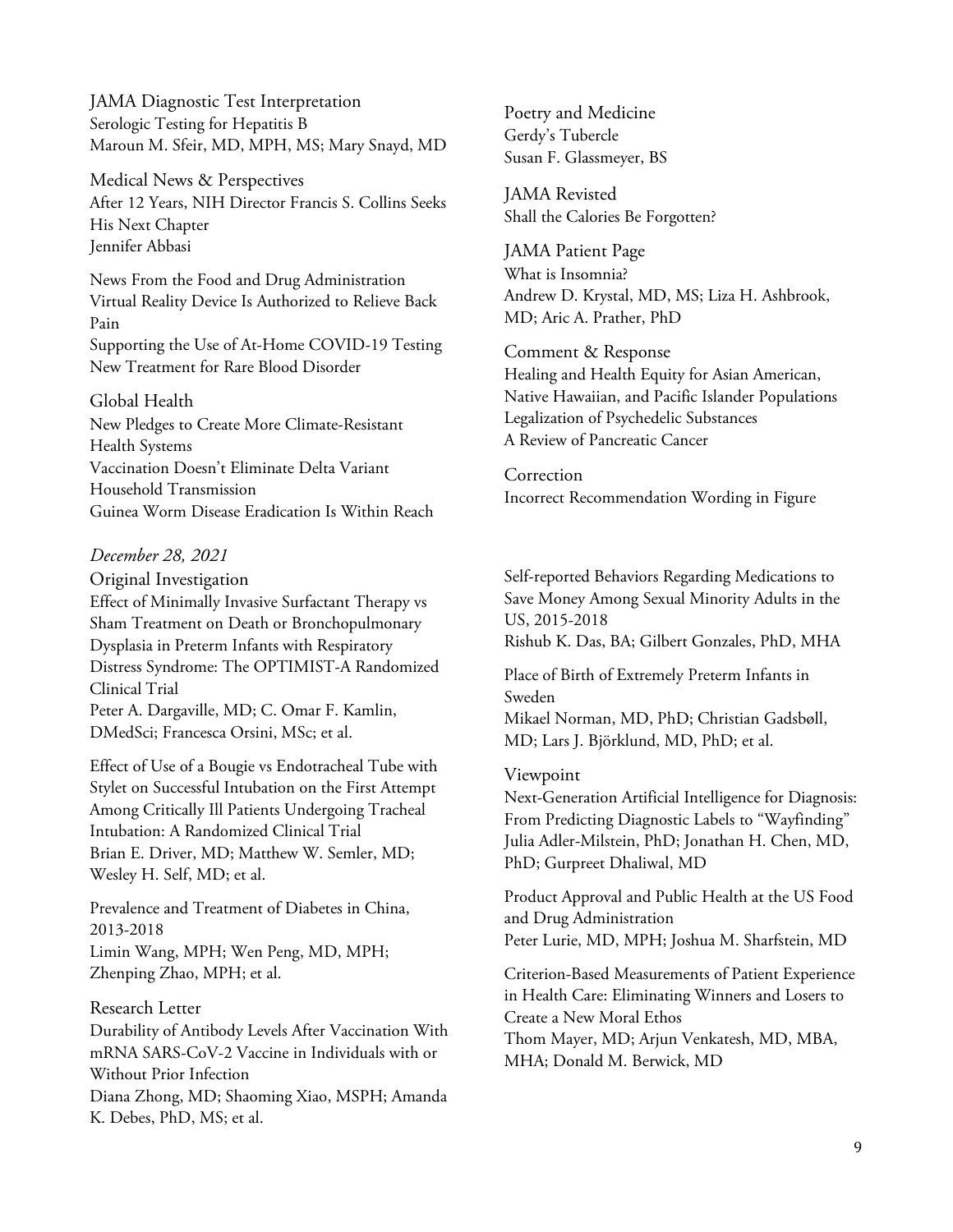A Piece of My Mind How Pregnancy Unmasked My Internalized Ableism Megan Winkelman Creasman, MD

Editorial Minimally Invasive Surfactant Therapy to Prevent Bronchopulmonary Dysplasia in Extremely Preterm Infants

Tetsuya Isayama, MD, MSc, PhD

JAMA and the US Preventive Services Task Force Phil B. Fontanarosa, MD, MBA; Robert M. Golub, MD

## Review

Contraception Selection, Effectiveness, and Adverse Effects: A Review Stephanie Teal, MD, MPH; Alison Edelman, MD, MPH

JAMA Clinical Guidelines Synopsis Management of Gout Irsk J. Anderson, MD; Andrew M. Davis, MD, MPH; Reem U. Jan, MBBS

From The Medical Letter on Drugs and Therapeutics Two New Pneumococcal Vaccines—Prevnar 20 and Vaxneuvance

Medical News & Perspectives JAMA Network Journals' Articles of the Year 2021 Omicron Has Reached the US—Here's What Infectious Disease Experts Know About the Variant

News From the Centers for Disease Control and Prevention New Plans Focus on Health Care Workers' Mental Health Influenza Vaccination Increased During the COVID-19 Pandemic

# L'OSSERVATORE ROMANO

*December 3, 2021* A journey in the heart of the Mediterranean: Holy Father in Cyprus

To love means to choose life's responsibilities: At the General Audience

Clinical Trials Update Semaglutide's Weight-Loss Benefits Were Sustained in a 2-Year Study More Pediatric Data for First Cell-Derived Influenza Vaccine Tirzepatide Tested for Type 2 Diabetes with High Cardiovascular Risk Primary Care-Delivered Cognitive Behavioral Therapy for Chronic Pain Health Agencies Update

Autopsies Reveal Lung Damage Patterns From COVID-19 Suicide Risk Varies with Demographics and Sexual Orientation Expanding Localized Outreach to Combat COVID-19

The Arts and Medicine Graphic Medicine—The Best of 2021 Michael J. Green, MD, MS; Brian Callender, MD

Poetry and Medicine Follow-up Marjorie Maddox, MFA

JAMA Revisited Economy in Wonderland

JAMA Patient Page What Is Gout? Kevin Yip, MD; Jessica Berman, MD

Comment & Response Association of Cognitive Decline with Anesthesia and Surgery in Older Patients Crystalloid Composition and Rate of Fluid Administration When Resuscitating Patients in the Intensive Care Unit Private Equity and Health Care Delivery

Correction Two Incorrect Sentences

For Catechists: Pope's prayer intention for the month of December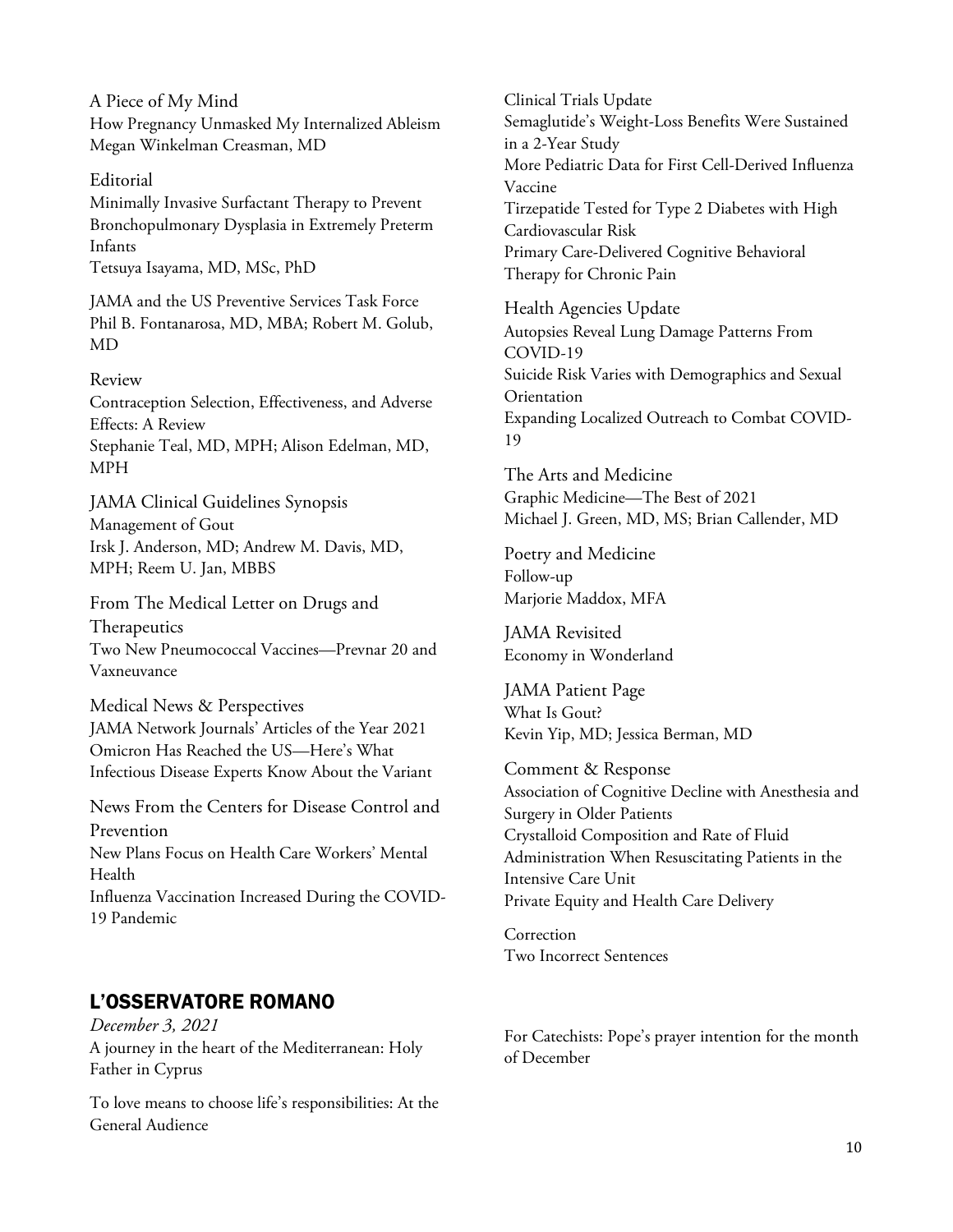To love means to choose life's responsibilities: Catechesis on Joseph, a just man and husband to Mary

Migrants need solution that respect humanity: The Pope expresses his sorrow over the deaths in the English Channel, at the Belarus border and in the Mediterranean

People's suffering and desperation cannot be exploited for political aims: Pope Francis' video message to the IOM on the occasion of its  $70<sup>th</sup>$ anniversary

At the source of fraternity and humanity: Pope's Video Message on his imminent Apostolic Journey

On the island of Lesvos among the forgotten refugees: In an interview the hopes of a parish priest Silvina Perez

The Church and the national identity of Greece

The Pope is a pilgrim of unity and fraternity: Interview with Cardinal Parolin prior to Pontiff's journey Massimiliano Menichetti

*December 10, 2021*  Looking towards the other: Pope Francis In Cyprus, The First Leg Of His Apostolic Journey

The cry of Yazan and God's dream Andrea Monda

Real listening is done with the heart Cardinal Wilton Gregory

Instruments of fraternity for a world without walls: With the ecclesial Community in the Maronite Cathedral of Our Lady of Grace in Nicosia

A "building site" for peace in the Mediterranean Silvina Perez

Shows of force and threats of reprisal are not the way of peace: With Authorities, Civil Society and the Diplomatic Corps

Do not be resigned to our past divisions: Meeting with the Holy Synod Orthodox Cathedral of Nicosia

Christians who kindle the light of hope amid the darkness: Homily at Mass in GSP Stadium, Nicosia "Welcome Baba Francesco": Interview with Fr John Luke from Rhodes Roberto Cetera

The Church is truly your home: Holy Father's Message for the International Day of Persons with Disabilities

The Gospel is for everyone not just for some: The Dicastery for the Laity, Family and Life and persons with disabilities Cardinal Kevin Farrell

It is my hope that Catholics and Orthodox may increasingly work together: Message to Patriarch Bartholomew for the Feast of Saint Andrew

Resolve to Live in Christ: Second Sunday of Advent 2021

Jonathan Montaldo

The Jewish Festival of Lights: Celebrating Hanukkah Marco Cassuto MorsellIi

Atmosphere typical of the Holy Land: Greeting at the Conclusion of Mass

The barbed wire of hatred set up to prevent entry to those in search of freedom and food: Ecumenical celebration with migrants at Holy Cross Parish Church in Nicosia

Free from herself because she was humble: At the Angelus the Pope speaks about Mary's attitude within the domestic walls of Nazareth

Let me tell you about my father and his dream of equality Alessandro Gisotti

Rethinking the logic of cities: A conversation with Mr. Stefano Boeri, architect and urban planner

Care for our Common Home Davide Dionisi

Rejoice in the Lord always! Third Sunday of Advent 2021 Fr. Edmund Power, OSB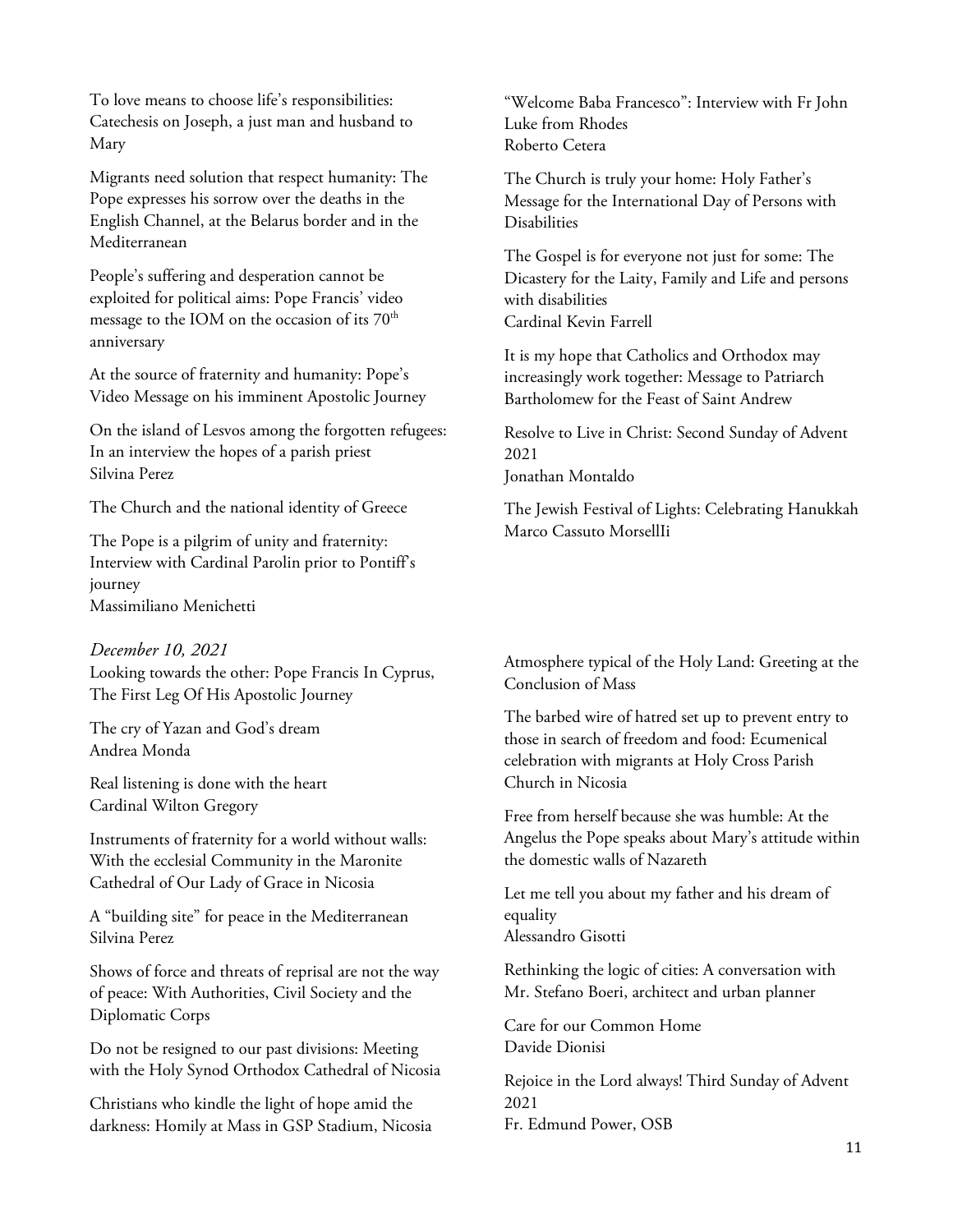## *December 17-24, 2021*

'Poor Haiti, one thing after another': Pope's appeal after the General Audience

Pope prays for victims of the tornadoes that struck the U.S.

To start anew, we must look at the faces Andrea Monda

Cultivating silence to fast from empty words: Pope Francis continues his catechesis on Saint Joseph

A Christmas of peace for Ukraine: Holy Father's appeal for tensions to be resolved though dialogue and not with weapons

The new liturgical rite for instituting catechists: Published text will enter into force on 1 January 2022 Salvatore Cernuzio

Pope Francis photography book launched by Maltabased photographer

Participation and good politics are antidote to retreat from democracy: To the Authorities, Civil Society and the Diplomatic Corps in Athens, Presidential Mansion

Forgiveness of God and of our brothers and sisters for the mistakes committed by many Catholics: Meeting with His Beatitude Ieronymos II

#### *December 31, 2021*

Hope prevails: During Christmas Eve Mass, the appeal to grant dignity to human labour

Desmond Tutu a servant of the Gospel: The Pope's condolences and Cardinal Napier's recollections

Creative courage in all families: Letter to married couples

Standing before the crib with humility: Catechesis on Christmas

Open the door of the heart to refugees: Appeal to European countries to welcome the stranger

Comfort and hope for victims of typhoon: Holy Father's closeness and prayers

Being a minority does not mean being insignificant: Address to the Catholic community in Athens, Cathedral of Saint Dionysius

Please, "let us stop his shipwreck of civilization"" Visit to Refugees Mytilene Refugee Camp

Sowers of hope in the desert of today's world: Holy Mass at Megaron Concert Hall

"I will carry you with me in my memory and in my prayers": Greeting at the Conclusion of Mass

Keep dreaming of fraternity to overcome fear and desperation: Meeting with young people at the Saint Dionysius School run by the Ursuline Sisters

The EU document on Christmas is an anachronism: The Pontiff's conversation with journalists

I Give, Therefore I Am: An important lesson Dale S. Recinella

Blessed are you among women: Fourth Sunday of Advent 2021 Fr. Marion Nguyen OSB

On mission in the Church and in society, with creative courage: Pope Francis' Letter to Married Couples for the "Amoris Laetitia Family" Year

God does not rise up in grandeur, but lowers himself into littleness: Homily for Midnight Mass on the Solemnity of the Nativity of the Lord in the Vatican Basilica

Put "you" before "I": At the Angelus on December 26 the Pontiff speaks about the Holy Family of Nazareth

Amid all the many problems of our time, hope prevails: 'Urbi et Orbi' message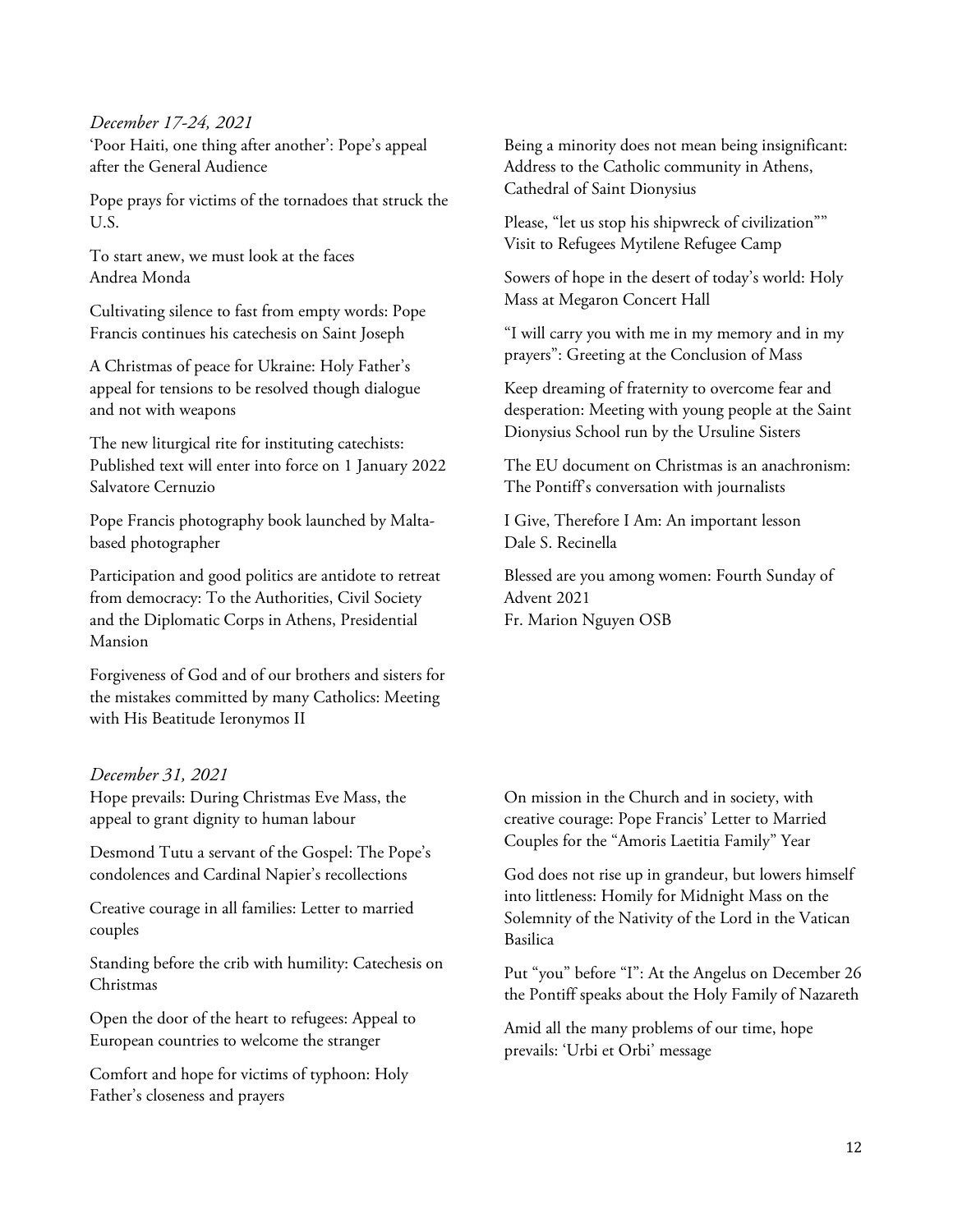Participation, Communion, Mission: Three characteristics of a humble Church that is attentive to the voice of the Spirit and not self-centered

Investing in education and work not weapons: World Day of Peace 1 January 2022

# NEW ENGLAND JOURNAL OF MEDICINE

*December 2, 2021*  Perspective Fundamentals of Public Health: Using Policy Tools to Improve Population Health — Combating the U.S. Opioid Crisis C.L. Barry and B. Saloner

Decarbonizing the U.S. Health Sector — A Call to Action V.J. Dzau, R. Levine, G. Barrett, and A. Witty

The Web We Weave M. Hedlin

Is It Finally Time for a Medicare Dental Benefit? L. Simon and W.V. Giannobile

Original Articles Randomized Trial of Cytoreductive Surgery for Relapsed Ovarian Cancer P. Harter and Others

Myocarditis after Covid-19 Vaccination in a Large Health Care Organization G. Witberg and Others

Myocarditis after BNT162b2 mRNA Vaccine against Covid-19 in Israel D. Mevorach and Others

Edoxaban versus Vitamin K Antagonist for Atrial Fibrillation after TAVR N.M. Van Mieghem and Others

Milvexian for the Prevention of Venous Thromboembolism J.I. Weitz and Others

REGEN-COV Antibody Combination and Outcomes in Outpatients with Covid-19 D.M. Weinreich and Others

Review Article Spontaneous Intracranial Hypotension W.J. Schievink

The World was made flesh and dwelt amongst us and we behold His glory! Second Sunday after Christmas 2 nd January 2022 Fr. Luke Gregory, OFM

Images In Clinical Medicine Morel–Lavallée Lesion Y.-H. Kim and H.-Y. Park

Ectopic Tooth in the Nose S. Khanna and M. Turner

Clinical Problem-Solving A "Fluid" Diagnosis O. Albin, J.P. Mills, S. Saint, M. Swanson, and J.C. Deng

Editorials Recurrent Ovarian Cancer — Sculpting a Promising Future with Surgery G.J. Gardner and D.S. Chi

Receipt of mRNA Vaccine against Covid-19 and Myocarditis A.L.P. Caforio

Audio Interview: The Omicron Variant of SARS- $C_0V-2$ E.J. Rubin, L.R. Baden, S.S. Abdool Karim, and S. Morrissey

Clinical Implications of Basic Research Predicting Proteome-Scale Protein Structure with Artificial Intelligence S.K. Burley, W. Arap, and R. Pasqualini

Correspondence BNT162b2 and ChAdOx1 nCoV-19 Vaccine Effectiveness against Death from the Delta Variant Toxic Effects from Ivermectin Use Associated with Prevention and Treatment of Covid-19 Benefits and Risks of Iron Interventions in Infants in Bangladesh Mycophenolate Mofetil for Immune Thrombocytopenia VITT after ChAdOx1 nCoV-19 Vaccination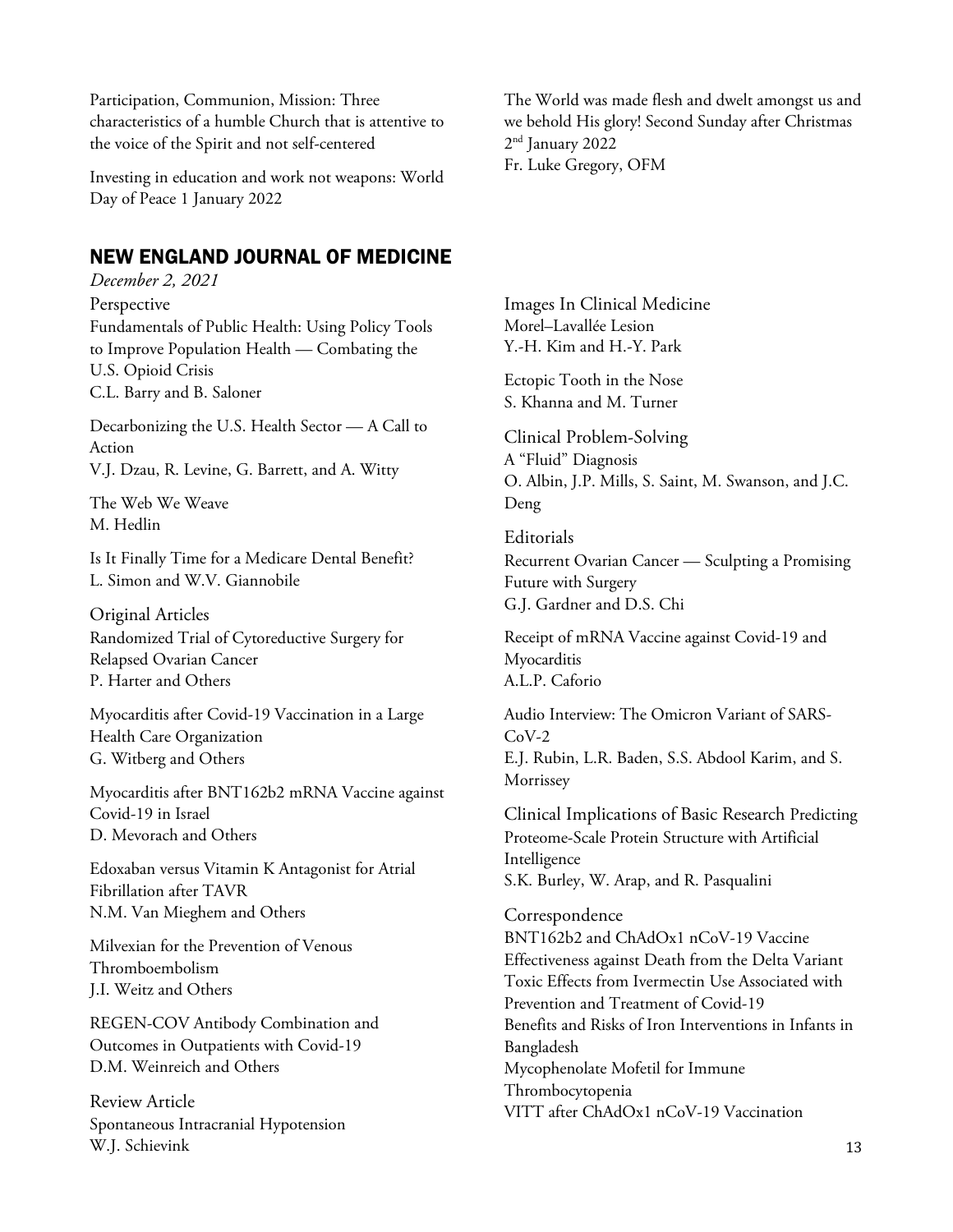Convalescent Plasma for Outpatients with Covid-19 Triple Therapy for Cystic Fibrosis Phe508del–Gating and –Residual Function Genotypes

*December 16, 2021*

Perspective A Failure to Disseminate Transformative Science — HIV Treatment as Prevention, 10 Years On J. Bor, D. Onoya, B. Richman, and K.H. Mayer

E66.01 and Our Culture of Shame S. Hagan

Ms. Omega One M. Wilbur

Original Articles Daprodustat for the Treatment of Anemia in Patients Not Undergoing Dialysis A.K. Singh and Others

Daprodustat for the Treatment of Anemia in Patients Undergoing Dialysis A.K. Singh and Others

21-Gene Assay to Inform Chemotherapy Benefit in Node-Positive Breast Cancer K. Kalinsky and Others

Phase 3 Safety and Efficacy of AZD1222 (ChAdOx1 nCoV-19) Covid-19 Vaccine A.R. Falsey and Others

Effectiveness of mRNA Covid-19 Vaccine among U.S. Health Care Personnel T. Pilishvili and Others

Review Article Pulmonary Arterial Hypertension P.M. Hassoun

*December 23, 2021* Perspective In Clinical Care, What Will Amazon Deliver? E. Rourke

Covid-19 Vaccination in American Indians and Alaska Natives — Lessons from Effective Community Responses R. Foxworth and Others

Images in Clinical Medicine Tongue Necrosis in Giant-Cell Arteritis B. Dilly and C. Bomahou

Linear Darier's Disease T.D. McKinley and M. Maroon

Case Records of the Massachusetts General Hospital Case 38-2021: A 76-Year-Old Woman with Abdominal Pain, Weight Loss, and Memory Impairment L.L. Willett and Others

Editorials Hypoxia-Inducible Factor Prolyl Hydroxylase Inhibitors for Anemia in CKD P. Parfrey

Audio Interview: How Much Protection Does Prior SARS-CoV-2 Infection Provide? E.J. Rubin, L.R. Baden, and S. Morrissey

Clinical Implications of Basic Research A Nobel Prize for Sensational Research M.J. Zylka

Correspondence Antibiotics versus Appendectomy for Acute Appendicitis — Longer-Term Outcomes Neutralization of the SARS-CoV-2 Mu Variant by Convalescent and Vaccine Serum Effectiveness of Covid-19 Vaccines against the B.1.617.2 (Delta) Variant

Tobacco-free Nicotine — New Name, Same Scheme? S.N. Cwalina, R. McConnell, N.L. Benowitz, and J.L. Barrington-Trimis

A Divisive Ruling on Devices — Genus Medical Technologies v. FDA P.J. Zettler, E.Y. Adashi, and I.G. Cohen

14 Relief in Sight — Estimated Savings under Medicare Part D Redesign S.B. Dusetzina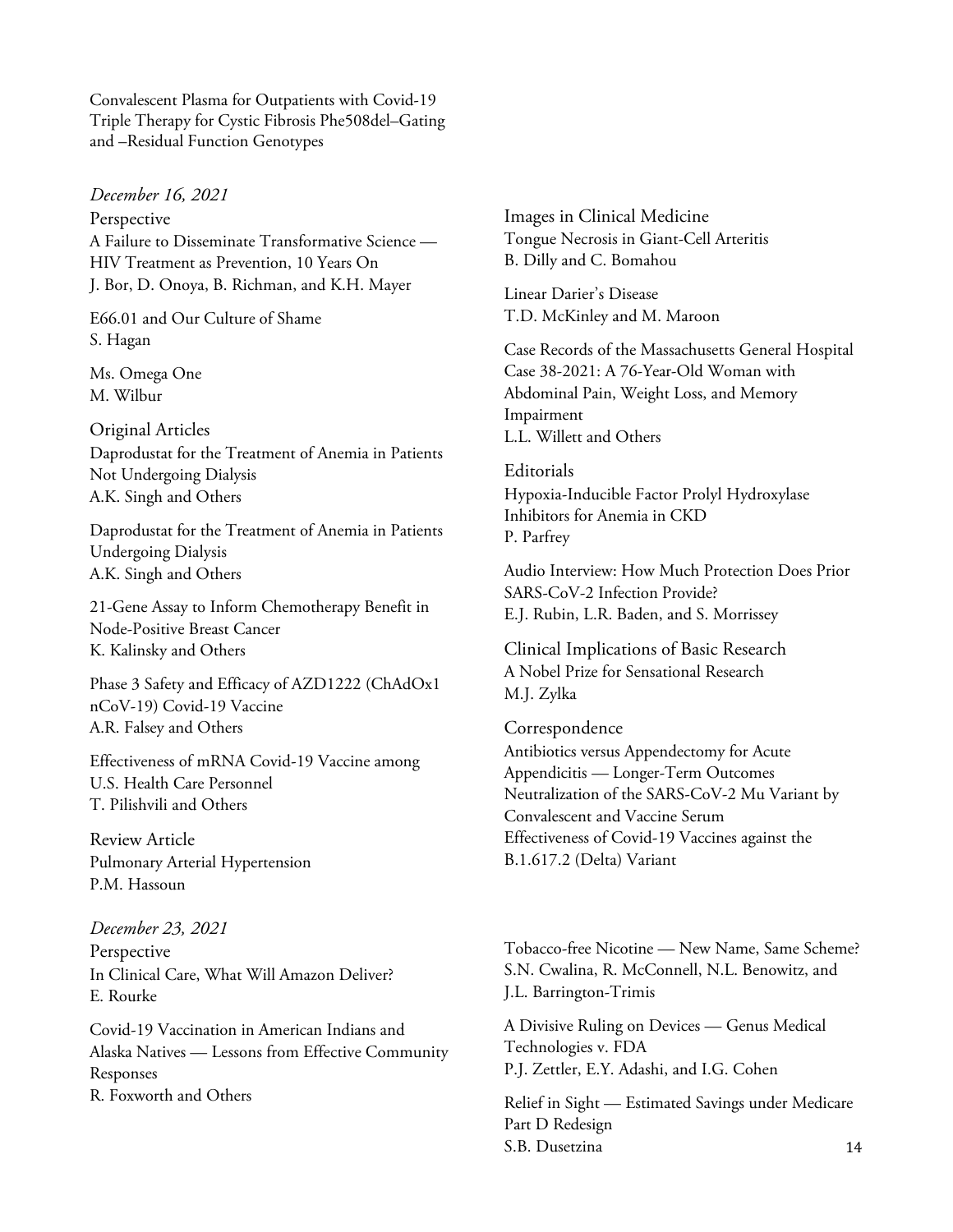Original Articles BNT162b2 Vaccine Booster and Mortality Due to Covid-19 R. Arbel and Others

Protection against Covid-19 by BNT162b2 Booster across Age Groups Y.M. Bar-On and Others

Trial of Spesolimab for Generalized Pustular Psoriasis H. Bachelez and Others

Multicomponent Strategy with Decentralized Molecular Testing for Tuberculosis A. Cattamanchi and Others

### Review Article

Frontiers in Medicine: Immune and Genome Engineering as the Future of Transplantable Tissue J. Elisseeff, S.F. Badylak, and J.D. Boeke

Images In Clinical Medicine Minocycline-Induced Hyperpigmentation S. Katayama and M. Ota

Pupillary Light–Near Dissociation E. La Corte and M. Martinoni

*December 30, 2021* Perspective First Impressions — Should We Include Race or Ethnicity at the Beginning of Clinical Case Presentations? A.S. Brett and C.W. Goodman

Calling Out Aversive Racism in Academic Medicine C.L. Chen, G.J. Gold, M. Cannesson, and J.M. Lucero

Closing the Gender Pay Gap in Medicine A.S. Gottlieb and R. Jagsi

Trust, Faith, and Covid E. Rittenberg

Case Records of The Massachusetts General Hospital Case 39-2021: A 26-Year-Old Woman with Respiratory Failure and Altered Mental Status A. Kadar and Others

Editorials Booster Doses and Prioritizing Lives Saved M.K. Patel

Audio Interview: A Potential New Agent to Treat Covid-19 E.J. Rubin, L.R. Baden, and S. Morrissey

Medicine and Society Consultative Medicine — An Emerging Specialty for Patients with Perplexing Conditions L.N. Geng, A. Verghese, and J.C. Tilburt

Correspondence Phase 3 Trial of mRNA-1273 during the Delta-Variant Surge Severity of SARS-CoV-2 Reinfections as Compared with Primary Infections Viral Dynamics of SARS-CoV-2 Variants in Vaccinated and Unvaccinated Persons Salt Substitute and Cardiovascular Events and Death Lutetium-177–PSMA-617 for Prostate Cancer

Correction Racial Bias in Pulse Oximetry Measurement

Original Articles Chlorthalidone for Hypertension in Advanced Chronic Kidney Disease R. Agarwal and Others

Ticagrelor versus Clopidogrel in CYP2C19 Loss-of-Function Carriers with Stroke or TIA Y. Wang and Others

Dolutegravir as First- or Second-Line Treatment for HIV-1 Infection in Children A. Turkova and Others

Angiography after Out-of-Hospital Cardiac Arrest without ST-Segment Elevation S. Desch and Others